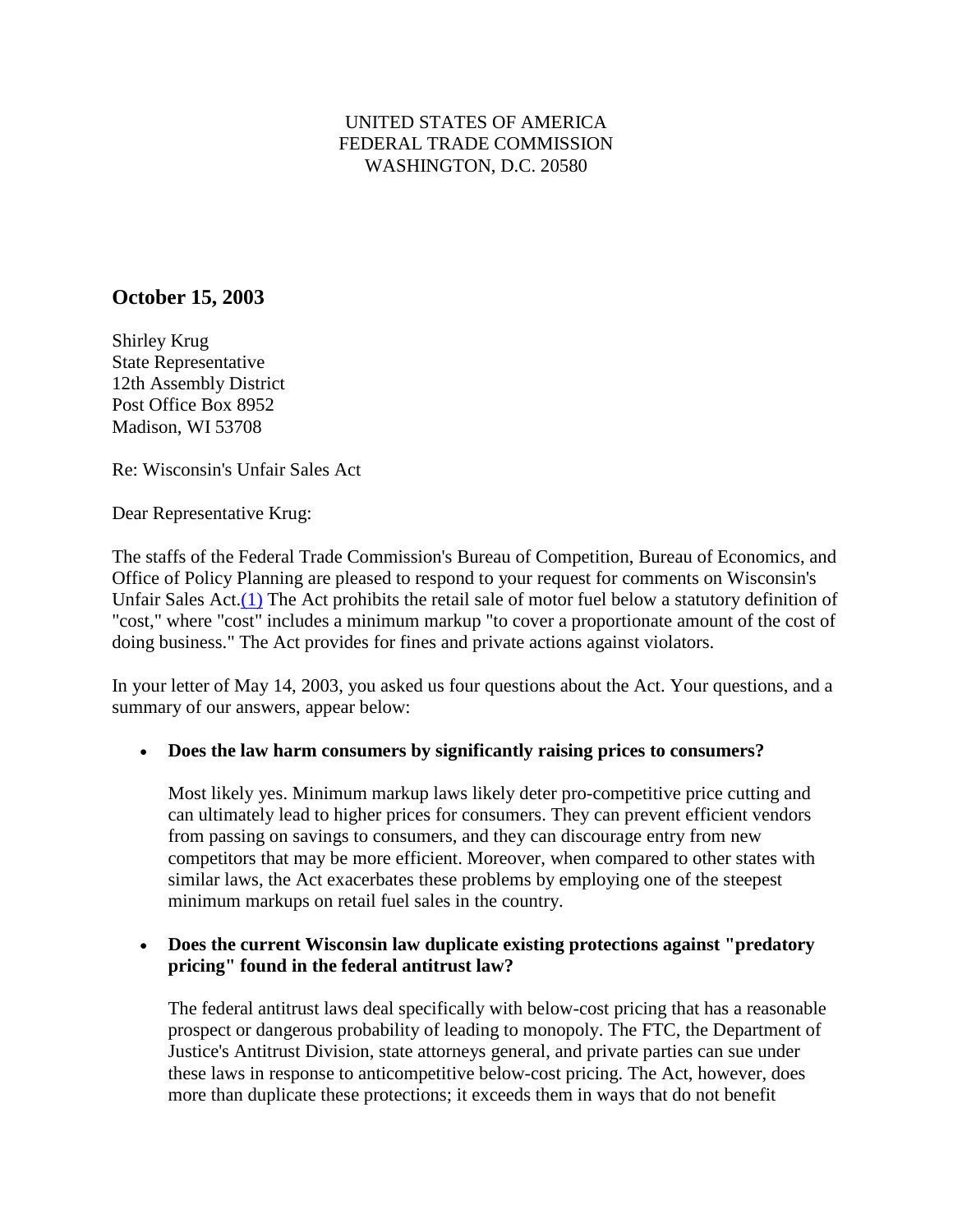consumers. Federal law prohibits pricing that could harm competition and consumers, not just competitors, whereas the Act prohibits pricing that could harm competitors even if there is no harm to consumers.

#### • **Does the current Wisconsin law discourage or encourage competitive pricing?**

Current Wisconsin law discourages competitive pricing. The Act forbids below-statutory cost price cutting that has the intent or effect of diverting trade from a competitor. Thus, unlike federal antitrust law, the Act focuses on harm to competitors rather than harm to competition. In fact, the Act subjects vendors to civil liability - including treble damages and a \$5,000 fine per violation - for cutting prices even if there is no likelihood of harm to competition, such as if they price below statutory cost on a single occasion, and even if the vendors have no intent to engage in anticompetitive conduct. Furthermore, the Act defines "cost" in a way that lacks a firm economic foundation and likely leads to higher prices. As a result, many vendors likely avoid pro-competitive price-cutting altogether.

#### • **Are there any scholarly studies or court decisions in recent years that address the effect of "below-cost" pricing in relation to the creation of monopolies?**

Yes. Because low prices benefit consumers, consumers are harmed by "below-cost" pricing only if, because of low prices, a dominant competitor is able later to raise prices to supracompetitive levels. Economic studies, legal studies, and court decisions indicate that below-cost pricing that leads to monopoly occurs infrequently. Below-cost sales of motor fuel that lead to monopoly are especially unlikely.

For these reasons, we believe that Wisconsin's Unfair Sales Act likely harms consumers and restricts competition. Moreover, at best, the Act is unnecessary because the federal antitrust laws already protect against predatory pricing.

### **Interest and Experience of the Federal Trade Commission**

The FTC is charged by statute with preventing unfair methods of competition and unfair or deceptive acts or practices in or affecting commerce[.\(2\)](http://old.ftc.gov/be/UNITED) Under this statutory mandate, the Commission seeks to identify business practices that impede competition or increase costs without offering countervailing benefits to consumers. In particular, Commission staff have often assessed the competitive impact of regulations and business practices in the petroleum industry. In recent years, the Commission has investigated, among others, the mergers of several diversified energy companies: Chevron and Texaco; Exxon and Mobil; BP and Amoco; petroleum refiners Valero Energy and Ultramar Diamond Shamrock; and the combination of the refining and marketing businesses of Shell, Texaco, and Star Enterprises[.\(3\)](http://old.ftc.gov/be/v030015.shtm#N_3_)

The Commission and its staff have also investigated, conducted workshops, and commented on proposed regulations regarding motor fuel pricing. In 2001, the Commission completed investigations of spikes in reformulated gasoline prices in several Midwestern states[,\(4\)](http://old.ftc.gov/be/v030015.shtm#N_4_) and of gasoline price increases in West Coast markets. $(5)$  In the last two years, the Commission held two public conferences to examine factors that affect prices of refined petroleum products in the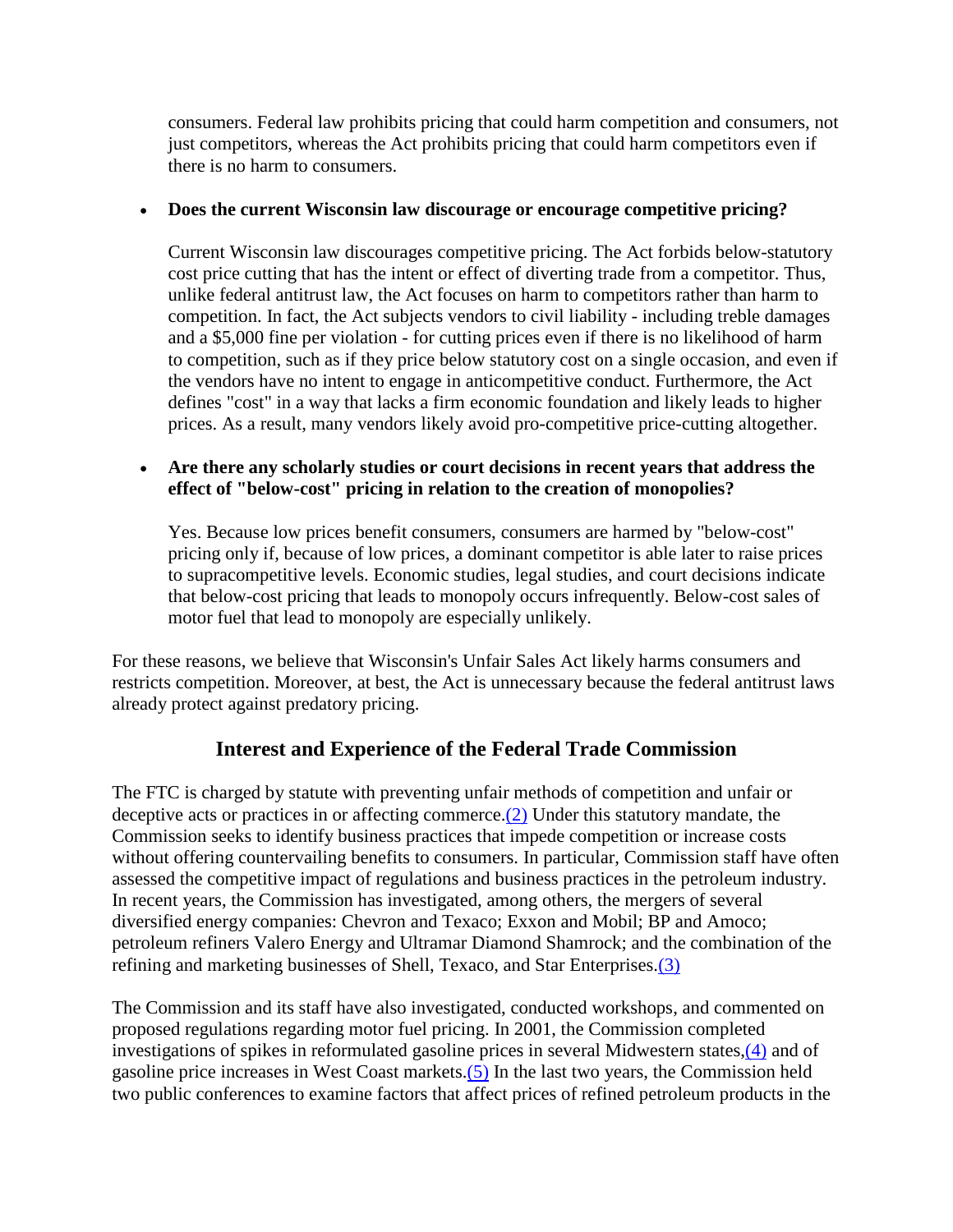United States[.\(6\)](http://old.ftc.gov/be/v030015.shtm#N_6_) Commission staff also filed public comments with the Environmental Protection Agency concerning "boutique fuel" regulations[.\(7\)](http://old.ftc.gov/be/v030015.shtm#N_7_) On many occasions, Commission staff has offered comments on proposed state laws covering various aspects of gasoline sales, including laws that would ban sales of motor fuels below cost[.\(8\)](http://old.ftc.gov/be/v030015.shtm#N_8_)

# **Analysis of Wisconsin's Unfair Sales Act**

The Unfair Sales Act prohibits vendors from selling motor fuel below a statutory definition of "cost":

Any sale of any item of merchandise . . . at less than cost as defined in this section with the intent or effect of inducing the purchase of other merchandise or of unfairly diverting trade from a competitor, impairs and prevents fair competition ... Such sales are prohibited. Evidence of any sale of any item of merchandise by any [vendor] at less than cost as defined in this section shall be prima facie evidence of intent or effect to induce the purchase of other merchandise, or to unfairly divert trade from a competitor, or to otherwise injure a competitor.

Wis. Stat. Ann. § 100.30(3) (West 2003). The Act defines "cost" in several ways depending on the vendor, although none of the definitions focus solely on the vendor's own costs. In general, the Act defines "cost" with reference to the greater of (1) the vendor's invoice or replacement cost (adjusted for various factors such as transportation costs and taxes), or (2) the "average posted terminal price" at the terminal nearest the retail sale in question, plus a minimum markup of 3%, 6%, or 9.18% to "cover a proportionate part of the cost of doing business." The Act provides for both fines of up to \$5,000 per violation, and private causes of action with treble damages or \$2,000 per violation, whichever is greater. The Act permits a handful of exceptions, including ones for clearance sales and meeting the competition.

We believe that, if followed by retailers, the Act restricts competition and likely leads to higher prices for consumers. Unlike federal antitrust law, the Act aims to protect individual competitors, not competition, thereby discouraging pro-competitive price-cutting. Moreover, the Act defines "cost" in a way that that lacks a firm economic foundation and likely leads to significantly higher prices. Finally, we believe that the Act is unnecessary, both because scholarly studies and court decisions indicate that anticompetitive below-cost pricing happens infrequently, and because the federal antitrust laws already prohibit anticompetitive below-cost pricing.

# **A. Anticompetitive below-cost pricing is already illegal under federal antitrust law**

### **i. Antitrust law protects consumers, not competitors**

The federal antitrust laws are fundamental to national economic policy and our free market system. The antitrust laws ensure that markets remain competitive, efficient, and dynamic. Under these laws, both the FTC and the Department of Justice's Antitrust Division may bring enforcement actions against anticompetitive below-cost pricing. The federal government has launched several predatory pricing investigations and predatory unilateral conduct cases during the past several years[.\(9\)](http://old.ftc.gov/be/UNITED) In addition, private plaintiffs and state attorneys general have the right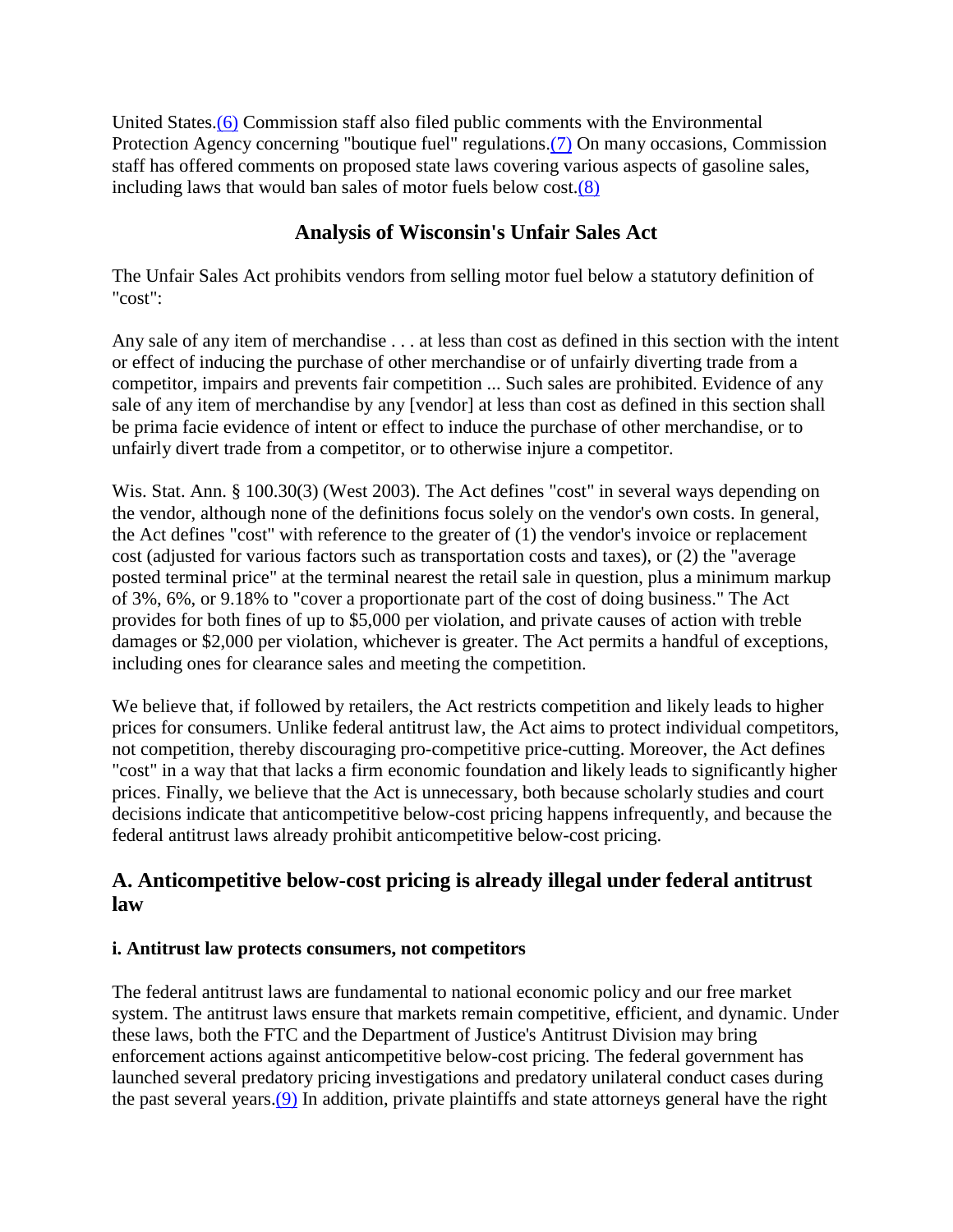to bring predatory pricing cases. Under Section 4 of the Clayton Act, any person who has been injured in his business or property as a result of conduct forbidden by the antitrust laws can seek treble damages for that injury[.\(10\)](http://old.ftc.gov/be/UNITED) State attorneys general, acting as parens patriae, also may bring such actions.

Although anticompetitive below-cost pricing is illegal, the United States Supreme Court has cautioned that antitrust law should not prevent pro-competitive price-cutting. Congress designed the antitrust laws for "the protection of competition, not competitors." $(11)$  In other words, the federal antitrust laws promote and maintain legitimate, vigorous price competition, irrespective of how individual competitors may fare. Vigorous price competition allows consumers to reap the benefits of lower prices, greater variety, and higher quality goods and services. In several important antitrust decisions, the Court has been absolutely clear that consumer welfare is the linchpin of the antitrust laws, and that as a general matter, low prices are "a boon to consumers." $(12)$ 

### **ii. Only prices below the price-cutter's cost can be predatory**

The Supreme Court has directly addressed low-pricing strategies. In *Brooke Group v. Brown & Williamson Tobacco Corp.*, the leading case in this area, the Court expressly held that a defendant does not violate the federal antitrust laws by cutting prices merely because the low prices decrease a competitor's profits. "Low prices benefit consumers regardless of how those prices are set." $(13)$  To be unlawful, the low prices must, at a minimum, be predatory. "[S]o long as they are above predatory levels, [low prices] do not threaten competition . . . We have adhered to this principle regardless of the type of antitrust claim involved." $(14)$  The Court noted that "[we] have rejected elsewhere the notion that above-cost prices that are below general market levels or the costs of a firm's competitors inflict injury to competition cognizable under the antitrust laws.["\(15\)](http://old.ftc.gov/be/v030015.shtm#N_15_)

The Court has defined predatory pricing, in turn, as "pricing below an appropriate measure of [the defendant's] cost for the purpose of eliminating competitors in the short run and reducing competition in the long run." $(16)$  Although the Court has not stated what the appropriate measure of cost should be, prominent antitrust scholars and several federal circuit courts have concluded that the price-cutter's marginal costs, or a close proxy such as average variable costs, should be the yardstick[.\(17\)](http://old.ftc.gov/be/v030015.shtm#N_17_)

It is critical to note that, whatever measure of cost is chosen, the pertinent comparison is to the price-cutter's costs, not to some external benchmark, such as a rival's costs, which does not necessarily reflect the costs actually incurred by the price-cutting firm itself. "To hold that the antitrust laws protect competitors from the loss of profits due to such price competition would, in effect, render illegal any decision by a firm to cut prices in order to increase market share.["\(18\)](http://old.ftc.gov/be/v030015.shtm#N_18_)

### **iii. Not all below-cost pricing harms consumers**

By itself, below-cost pricing does not violate the federal antitrust laws. Under federal law, below-cost pricing must also injure or threaten to injure consumers, and consumers are injured by below-cost pricing only if sustained above-cost prices occur later: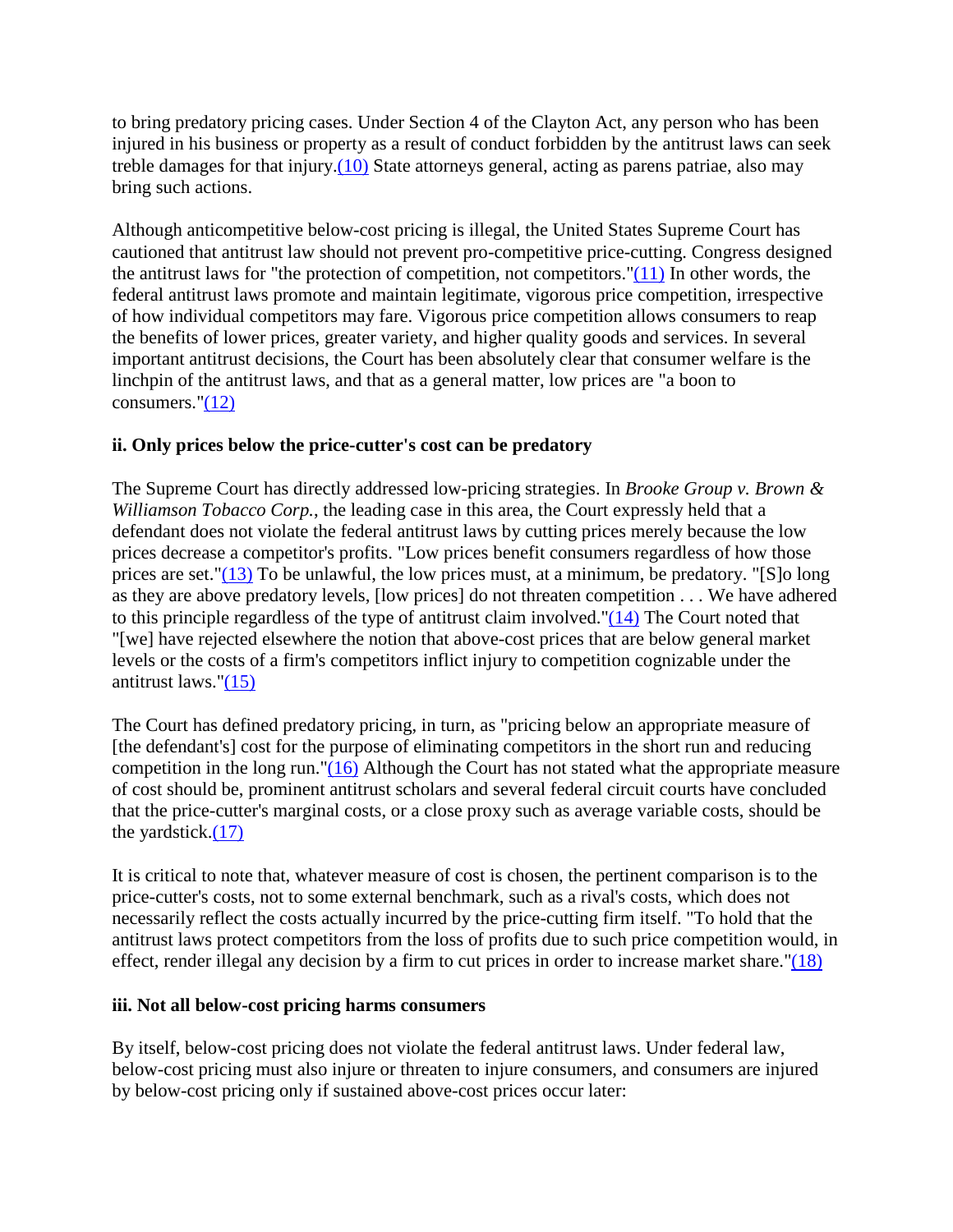[T]he short-run loss is definite, but the long-run gain depends on successfully neutralizing the competition. Moreover, it is not enough simply to achieve monopoly power, as monopoly pricing may breed quick entry by new competitors eager to share in the excess profits. The success of any predatory scheme depends on maintaining monopoly power for long enough both to recoup the predator's losses and to harvest some additional gain[.\(19\)](http://old.ftc.gov/be/v030015.shtm#N_19_)

Thus, even if a below-cost pricing strategy succeeds in temporarily reducing the number of competitors, the price-cutter must keep competitors from returning after it tries to raise prices again: "The second prerequisite to holding a competitor liable under the [federal] antitrust laws for charging low prices is a demonstration that the competitor had a reasonable prospect, or, under § 2 of the Sherman Act, a dangerous probability, of recouping its investment in below-cost prices.["\(20\)](http://old.ftc.gov/be/v030015.shtm#n_20_) Otherwise, the below-cost pricing strategy, which requires that the firm incur losses on every sale, will not succeed. When a firm fails to recoup short-run losses (from sales at below-cost prices) in the long run, consumers enjoy a windfall. And without harm to consumers, an antitrust violation does not occur. "[U]nsuccessful predation is in general a boon to consumers . . . That below-cost pricing may impose painful losses on its target is of no moment to the antitrust laws if competition is not injured.["\(21\)](http://old.ftc.gov/be/v030015.shtm#N_21_)

# **B. Scholarly studies and court decisions suggest that predatory below-cost pricing happens infrequently**

In recent years, many scholars have studied anticompetitive below-cost pricing. In an exhaustive discussion, Frank Easterbrook, now sitting on the U.S. Court of Appeals for the Seventh Circuit, noted that "[s]tudies of many industries find little evidence of profitable predatory practices in the United States or abroad. These studies are consistent with the result of litigation; courts routinely find that there has been no predation.["\(22\)](http://old.ftc.gov/be/v030015.shtm#N_22_)

Other analyses largely confirm Easterbrook's conclusion. A leading textbook on industrial organization economics notes that "[g]iven all the problems in identifying predatory pricing, it is not surprising that economists and lawyers have found few instances of successful price predation in which rivals are driven out of business and prices then rise. Although predation is frequently alleged in lawsuits, careful examination of these cases indicates that predation in the sense of pricing below cost usually did not occur.["\(23\)](http://old.ftc.gov/be/v030015.shtm#n_23_) Predation sometimes occurs[,\(24\)](http://old.ftc.gov/be/v030015.shtm#n_24_) but not nearly as frequently as claimed.(25)

The Supreme Court has endorsed this scholarship. Because it is difficult to profit from anticompetitive below-cost pricing, the Supreme Court has observed that "there is a consensus among commentators that predatory pricing schemes are rarely tried, and even more rarely successful.["\(26\)](http://old.ftc.gov/be/v030015.shtm#N_26_) Therefore, the Court has emphasized the need to take great care to distinguish between procompetitive price cutting and anticompetitive predation because "cutting prices in order to increase business often is the very essence of competition . . . . " $(27)$ 

# **C. Past studies show that anticompetitive below-cost sales of motor fuels are especially unlikely**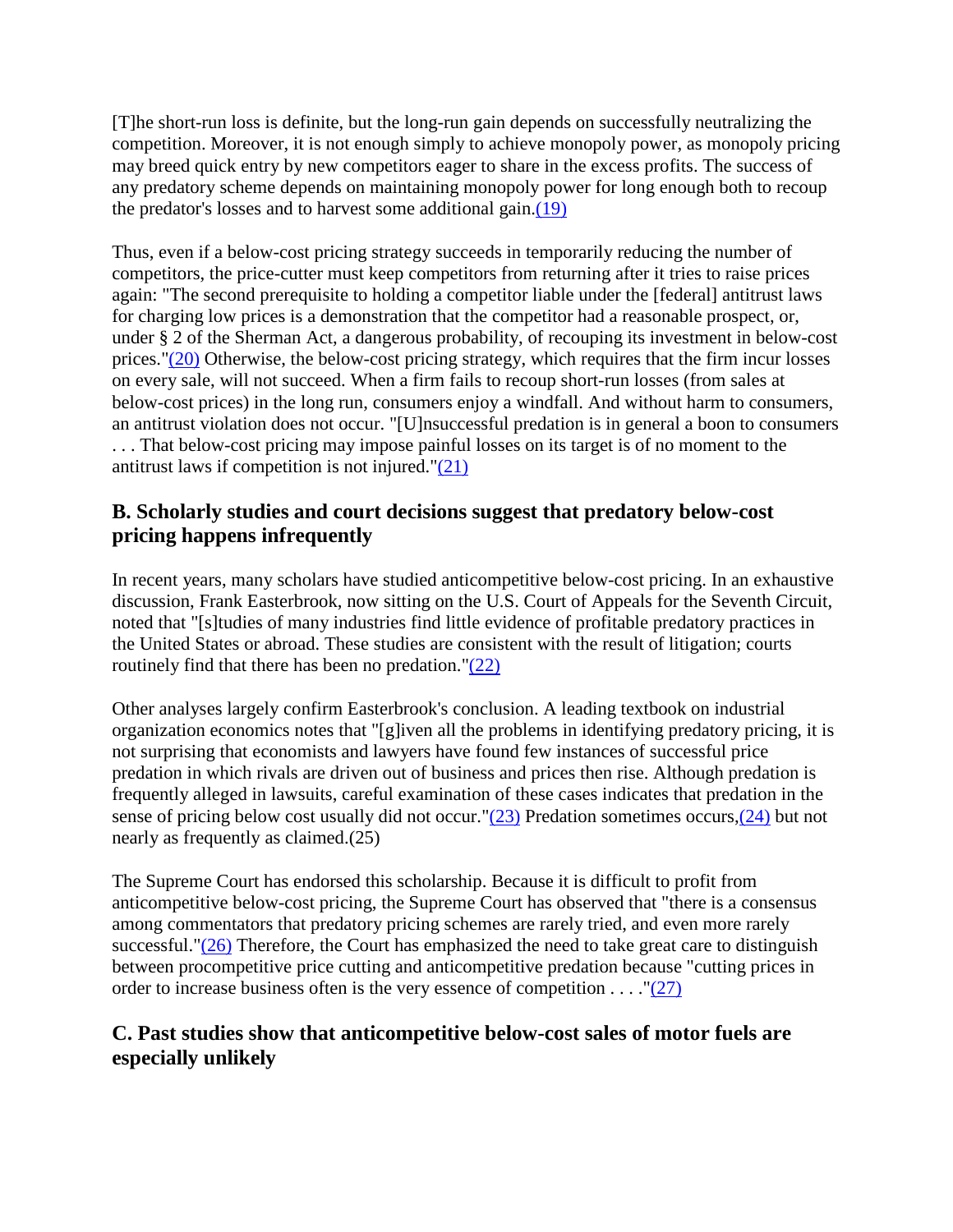Several studies suggest that anticompetitive below-cost pricing is especially unlikely in gasoline retailing. During the past two decades, many government agencies have investigated laws to prevent anticompetitive below-cost pricing of motor fuels. The issue originally arose in the 1980s, when various parties expressed concern that major oil companies were selling gasoline below cost to drive independent stations out of business. Numerous states considered enacting legislation to ban below-cost pricing of motor fuel. The U.S. Department of Energy (USDOE) comprehensively investigated these allegations.

In 1984, USDOE released a final report to Congress examining whether vertically integrated refiners were "subsidizing" their retail gasoline operations in a way that was predatory or anticompetitive. The study relied on extensive pricing data and internal oil company documents. USDOE found no evidence of predation or anticompetitive subsidization. Instead, the agency concluded that the decline in the overall number of retail outlets and intensified competition among gasoline marketers resulted from decreased consumer demand for gasoline in some areas and a continuing trend toward the use of more efficient, higher-volume retail outlets[.\(28\)](http://old.ftc.gov/be/v030015.shtm#N_28_)

Several states have conducted their own studies. In 1987, Arizona's Joint Legislative Study Committee recommended no new legislation to restrict the pricing of motor fuels in Arizona. "The marketplace for petroleum products is very competitive in Arizona," the Committee concluded[.\(29\)](http://old.ftc.gov/be/v030015.shtm#N_29_) Similarly, in 1986, the Washington State Attorney General studied whether refiners were subsidizing company-owned service stations in an anticompetitive manner. Washington gathered information on the practices of all eight of the major companies in the state for a three-year sample period. The Washington study found that lessee-dealers paid essentially the same prices as company-owned stations more than 99% of the time[.\(30\)](http://old.ftc.gov/be/v030015.shtm#N_30_)

More recently, in 2000, the Commonwealth of Pennsylvania studied a variety of proposals for bills affecting retail gasoline sales in the state. The report extensively analyzed "sales below cost" laws and declined to recommend that Pennsylvania enact one. In fact, the Pennsylvania study raised significant doubts about the theory that gasoline retailers were engaging in anticompetitive below-cost pricing, and it warned that a "sales below cost" law could harm consumers:

Unfortunately, such laws may serve to deter, rather than enhance, competition. The reason for such deterrence is that it may open up firms who engage in low, but non-predatory, pricing to litigation. Seeing the threat of litigation, such firms may change strategy and charge consumers higher prices.<sup>(31)</sup>

Competitors will, of course, often complain that the competition charges prices that are "too low." Competitors have an incentive to do so if they believe such complaints will lead to legislation that will allow them to charge higher prices. To date, however, no systematic study has produced evidence that predatory pricing is a significant problem in retail gasoline markets.

# **D. The Unfair Sales Act likely restricts competition and harms consumers**

We believe that, if followed by retailers, the Act likely restricts competition and leads to higher prices for consumers. In several critical respects the Act, which was first enacted in the 1930s,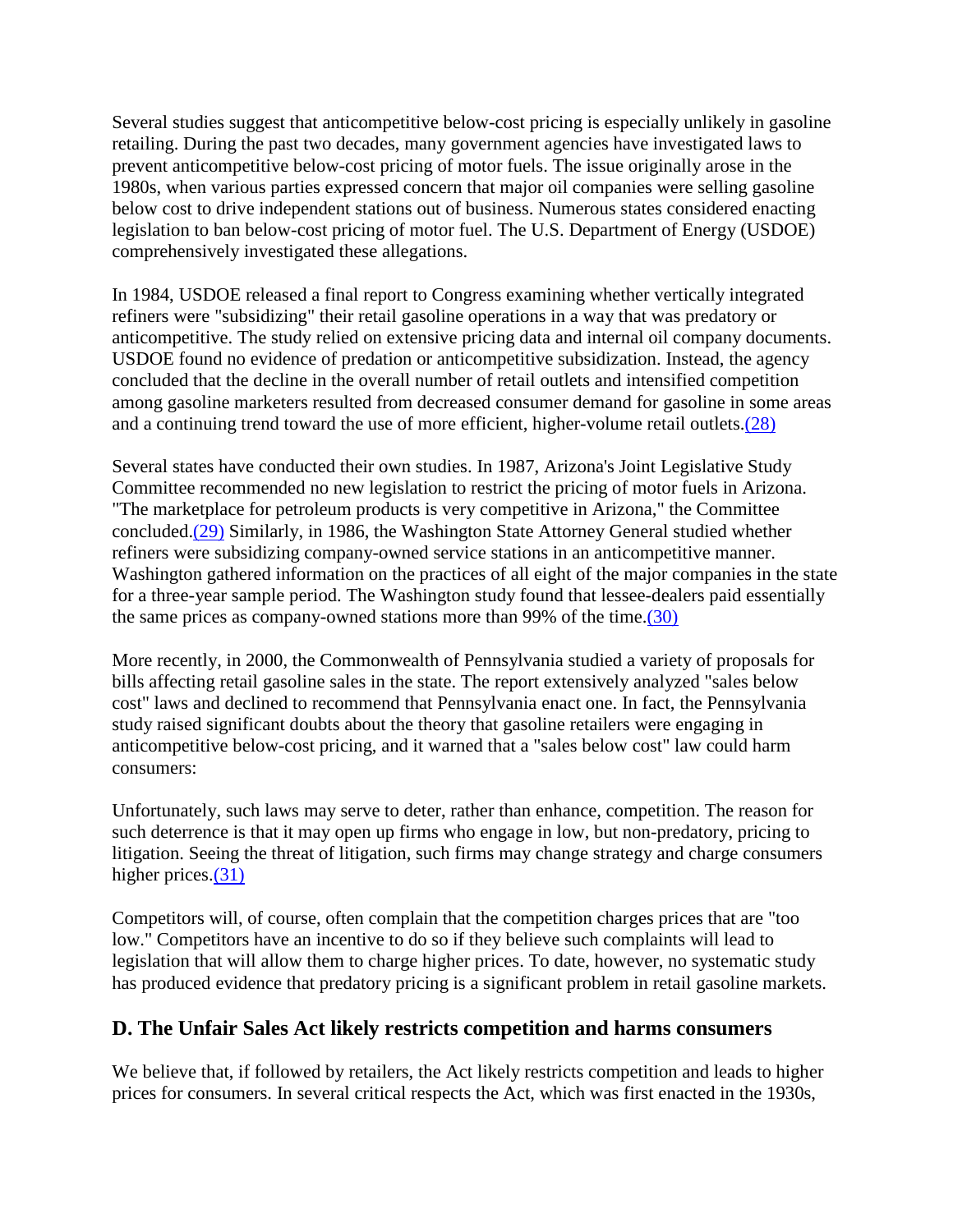breaks from federal antitrust law and prohibits conduct that benefits consumers. In particular, the Act protects competitors, not competition, and the Act defines "cost" in a way that lacks a firm economic foundation and discourages pro-competitive price-cutting. Moreover, we believe that the Act is unnecessary, both because scholarly studies and court decisions indicate that anticompetitive below-cost pricing happens infrequently, and because the federal antitrust laws already prohibit anticompetitive below-cost pricing.

#### **i. The Act protects competitors, not competition**

Unlike federal antitrust law, the Act protects competitors, not competition. The Act states that "any sale" below-statutory cost with the intent or effect of "unfairly diverting trade from a competitor" impairs and prevents "fair competition." Accordingly, the Act bans all belowstatutory cost sales that take business from a single competitor, even if those sales result in lower prices for consumers[.\(32\)](http://old.ftc.gov/be/v030015.shtm#n_32_)

For these reasons, the Act likely discourages pro-competitive price-cutting. The Act subjects a vendor to liability for pricing below the statutory definition of cost on a single occasion if a single competitor is hurt, even if there is no danger that the vendor would be able to recoup its lost profits, and even if there are dozens of other competitors in the relevant market. Moreover, because the Act imposes liability if there is an intent or effect to divert business from a competitor, a vendor could be held liable for pricing below statutory cost inadvertently, even on a single occasion. Similarly, the Act prohibits pro-competitive below-cost pricing, such as special promotions or below-cost pricing that may accompany the launch of a new retail outlet. The penalties include a fine of up to \$5,000 and private litigation that could result in treble damages or a \$2,000 penalty *per violation*, whichever is greater.

In all these situations, there is no risk to consumers of monopolization or any other anticompetitive effects, because there is no risk that the vendor could later recoup its losses. The risk of damages and a substantial civil penalty, however, likely deter vendors from cutting prices. Likewise, the mere threat of litigation may deter vendors from selling gasoline at prices that are legal and above cost, but low enough to prompt complaints from competitors.

#### **ii. The Act defines "cost" to include a minimum markup**

In addition, the Act defines "cost" in a manner inconsistent with most antitrust precedent and economic and legal literature. The Act defines "cost" to include costs other than average variable costs, including a minimum markup of 3%, 6%, or 9.18%, depending on the vendor's identity and location. The markup's stated purpose is "to cover a proportionate part of the cost of doing business."

The minimum markup most likely leads to significantly higher prices for Wisconsin's consumers. In the first place, if vendors have a lower "cost of doing business" than the minimum markup percentage, the Act prevents those vendors from passing on the savings to consumers. Some efficient vendors may have a "cost of doing business" less than 6% or 9.18%, while other vendors may prefer to adopt lower prices and increase their profits through greater volume. The Act prevents these vendors from offering lower prices, with no benefits to consumers. Instead,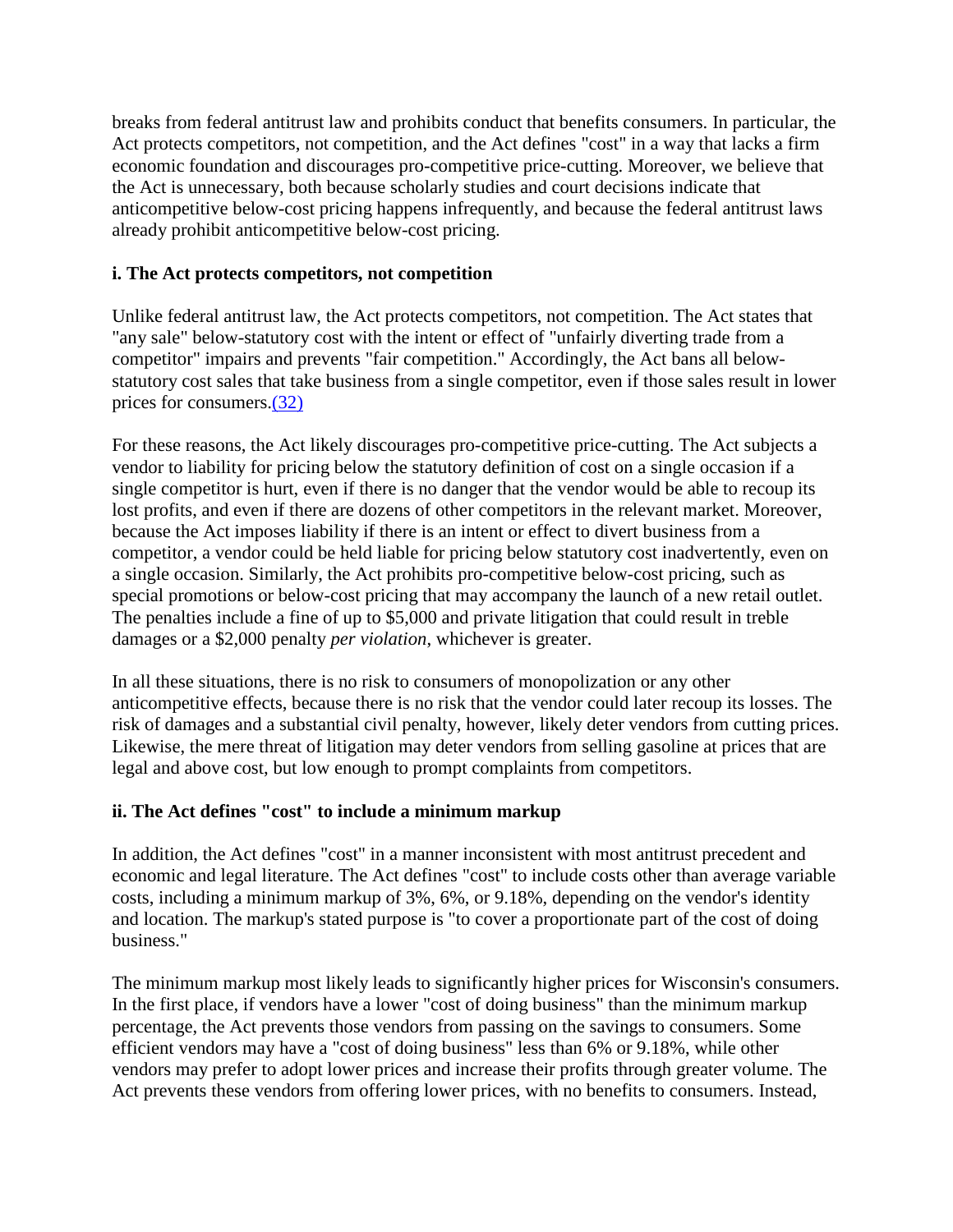the minimum markup simply protects the profit margins of vendors, efficient and inefficient alike. One study found that, when penalties for violating the Act were increased in 1998, the average markup of retail gasoline increased by two to three cents per gallon[.\(33\)](http://old.ftc.gov/be/v030015.shtm#n_33_) This study is consistent with a growing body of empirical economic research from the past two decades that has assessed the impact of state "sales below cost" laws on retail gasoline prices. Most studies find these laws raise gasoline prices or leave them unchanged[.\(34\)](http://old.ftc.gov/be/v030015.shtm#n_34_)

Moreover, the Act discourages entry by new participants that may be more efficient. Some potential entrants, including those with alternative station formats, may have lower average fixed costs per gallon than older stations, and these competitors could pass on their lower costs to consumers. The Act discourages such potential competitors from ever competing in the marketplace.

The Act exacerbates these problems by employing one of the steepest minimum markups on retail fuel sales in the country. A few other states have minimum markup provisions specifically targeting motor fuel retail sales, but the highest outside Wisconsin is typically 6%[.\(35\)](http://old.ftc.gov/be/v030015.shtm#n_35_) Wisconsin's minimum markup of 9.18% exceeds that rate by more than 50%. Furthermore, the Act's use of the 9.18% measure - as well as the 3% and 6% measures - appears completely arbitrary. FTC staff could locate no support for these measures from any authority on competition policy, including Supreme Court precedent, federal antitrust law, basic economic theory, or empirical studies. In fact, the minimum markup percentages do not, as the Act suggests they should, accurately reflect a "proportionate part of the cost of doing business." Because the Act ties operating costs to the wholesale price, the dollar value of the minimum markup rises if wholesale prices rise. Operating costs, however, generally do not increase with increases in the wholesale price. For example, rent is an operating cost that does not vary with the wholesale price. Nevertheless, when wholesale prices rise, the Act increases the amount of money consumers have to pay for a "proportionate part of the cost of doing business," even if those costs remain unchanged. This link likely leads to even higher retail prices, with no attendant benefits for consumers or competition.

### **iii. The Act defines "cost" by reference to other competitors' costs**

The Act defines "cost" in another way that discourages pro-competitive price-cutting. Although the Act's definition of "cost" varies with the location and identity of the vendor, the Act typically defines "cost" to include the greater of (1) the vendor's invoice or replacement cost (adjusted for various factors such as transportation costs and taxes), or (2) the "average posted terminal price" at the terminal nearest the retail sale in question, plus a minimum markup. As a result, the Act defines "cost" in a way that focuses not on the price-cutter's cost, but on the "average" costs faced by the price-cutter's competitors.

This standard directly contravenes established antitrust doctrine. The federal courts, basic economic principles, and virtually all prominent antitrust scholars agree that the relevant measure of cost should be that of the vendor, not its competitors. If the vendor has lower costs than its competitors and prices at or above those costs, consumers will benefit from the vendor's greater efficiency. Predatory pricing can only occur when vendor prices are below some measure of its own costs, even if those prices are below its rivals' costs.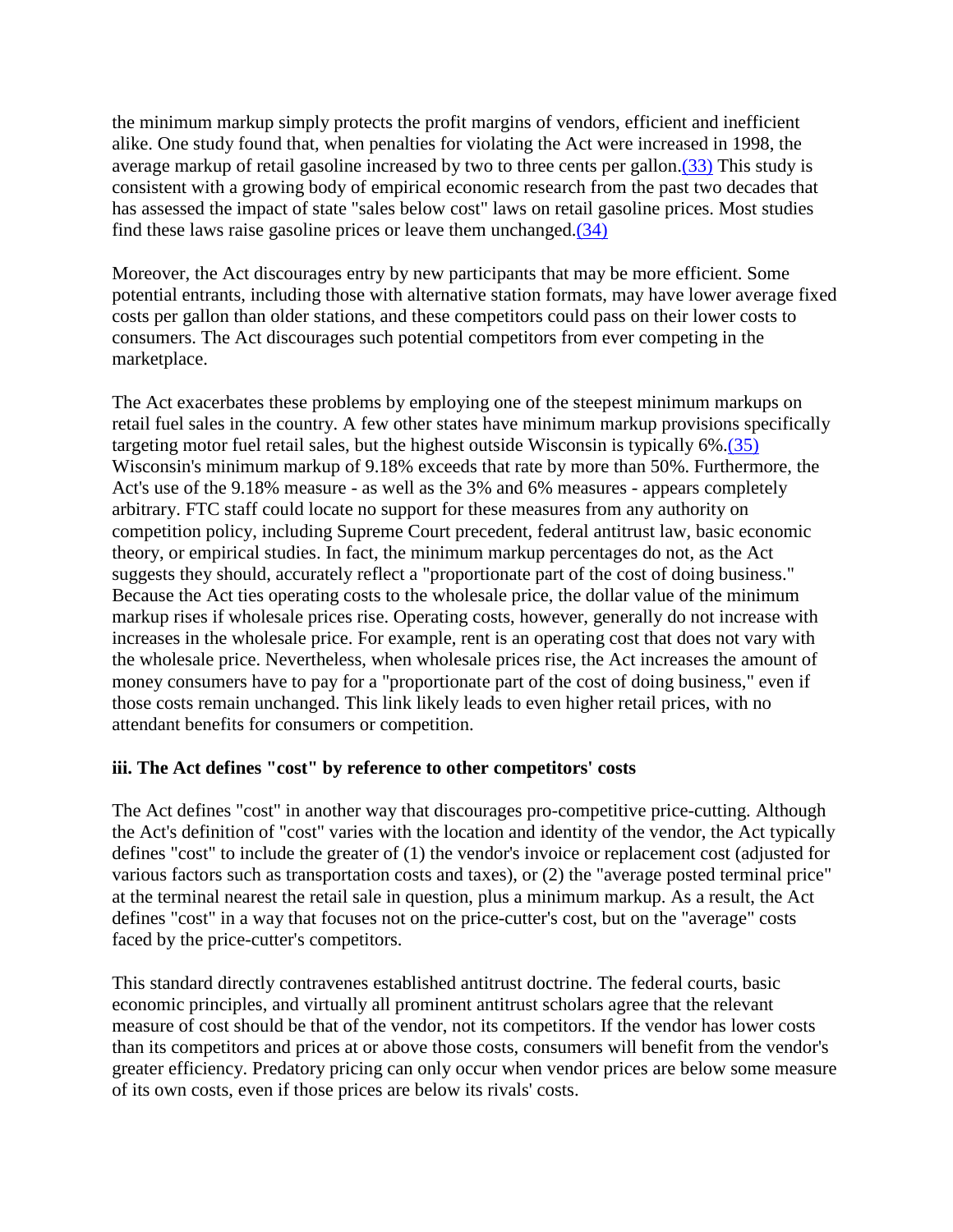Furthermore, the "average posted terminal price" may not accurately reflect the prices available to vendors. For example, the average posted terminal price does not reflect discounts that jobbers and retailers may receive. A jobber or retailer who negotiates a lower price cannot legally pass on that price to consumers. Vendors sometimes negotiate volume-based discounts, but under the law's definition of cost, such vendors may be unable to put gasoline on sale at the end of the month to achieve volume-based savings. Consumers most likely pay higher prices as a result.

Timing presents another problem. A vendor may decide, for procompetitive reasons, to charge a lower price based on the cost of gasoline when purchased, rather than the current average posted terminal price. As a result, if the average posted terminal price subsequently increases, a vendor could violate the law by selling gasoline above its own costs, but below subsequent prices. There is no consumer benefit to punishing vendors in this situation.

Inversions present yet another problem. Jobbers and retailers usually pay a higher price for branded than for unbranded gasoline; inversions occur when the unbranded price for gasoline exceeds the branded price. When gasoline supplies are tight, the unbranded price rises and can surpass average branded prices (and implicit branded wholesale prices paid by lessee-dealers and company operated outlets). In this situation, branded stations could violate the proposed law during a price inversion, even if the vendors charged prices that exceeded their actual costs.

Finally, the terminal at which a retailer's marginal cost of a gallon of gasoline is lowest may not be "the terminal closest to the retail station." For example, if a retailer has lower laid-in costs from a different, more distant terminal, it will be more profitable for him to buy gas at that terminal.

#### **iv. The Act is unnecessary**

Aside from the problems with the Act's definitions and focus, the Act is simply unnecessary. The Act addresses a problem, anticompetitive below-cost pricing, that is already covered by the federal antitrust laws, and that is unlikely to occur in any event. Given the strong stance of the Supreme Court in favor of low prices and the care the Court has devoted to explaining the types of price cutting that are illegal under the antitrust laws, Wisconsin's Act is not necessary to protect consumers.

### **Conclusion**

For these reasons, the FTC's Office of Policy Planning, Bureau of Competition, and Bureau of Economics believe that Wisconsin's Unfair Sales Act harms competition. The Act addresses a problem that is unlikely to occur. To the extent that anticompetitive below-cost pricing is a danger in the retail gasoline market, federal antitrust laws are sufficient to address the problem. Moreover, we believe that the Act most likely deters pro-competitive price-cutting and causes some vendors to raise their prices, to the detriment of Wisconsin's consumers.

Respectfully submitted,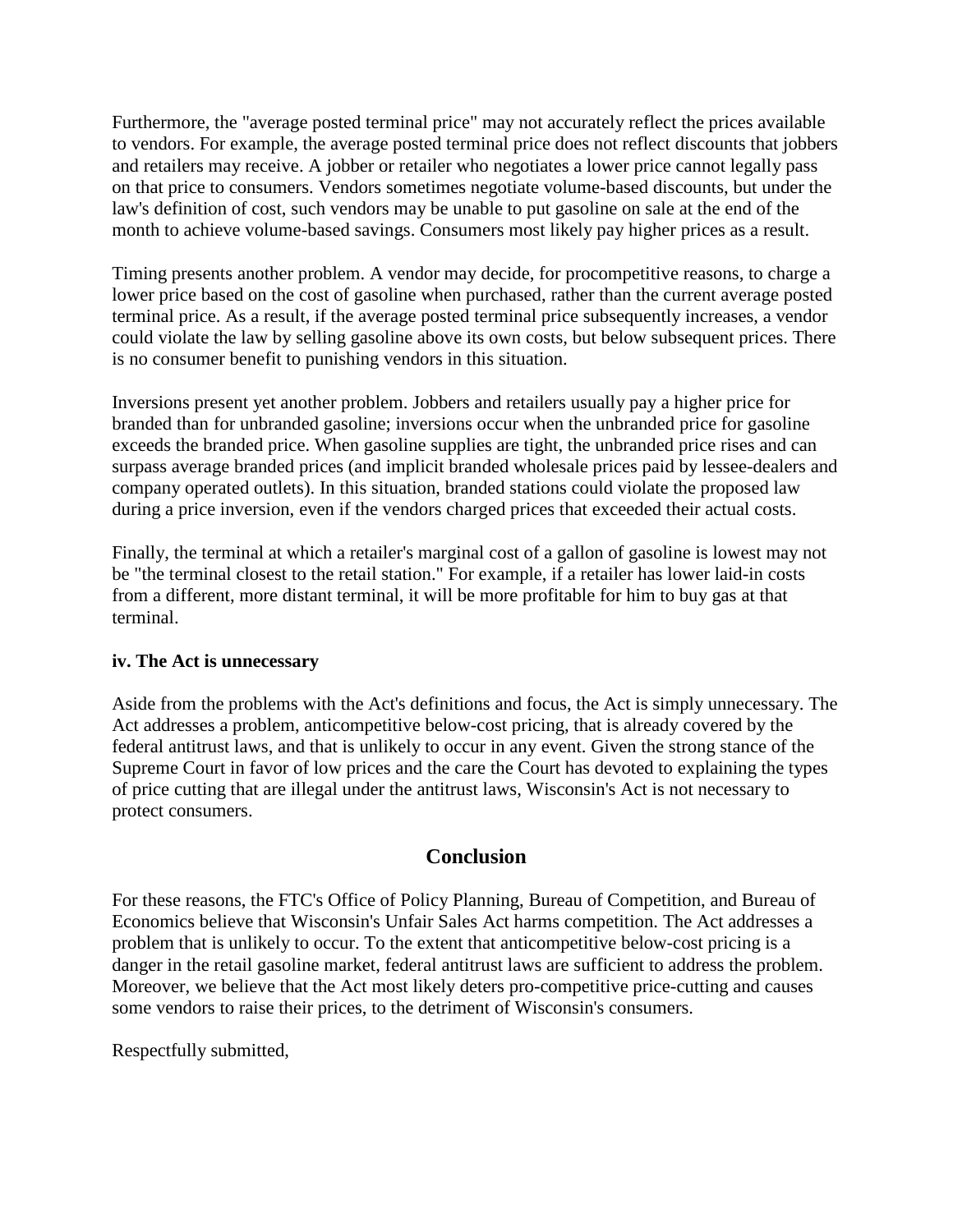Susan A. Creighton, Director Bureau of Competition

Luke M. Froeb, Director Bureau of Economics

Todd J. Zywicki, Director Office of Policy Planning

### **Endnotes:**

1. Wis. Stat. Ann. § 100.30 (West 2003). This letter expresses the views of the FTC's Bureau of Competition, Bureau of Economics, and Office of Policy Planning. The letter does not necessarily represent the views of the Commission or of any individual Commissioner. The Commission has, however, voted to authorize us to submit these comments.

2. Federal Trade Commission Act, 15 U.S.C. § 45.

3. *See Chevron Corp*., Docket C-4023 (decision and order 2002); *Exxon Corp*., Docket C-3907 (decision and consent order 2001); *British Petroleum Co. p.l.c.*, Docket C-3868 (decision and order 1999); *Valero Energy Corp*., Docket C-4031 (decision and order 2002); *Shell Oil Co.*, Docket C-3803 (decision and order 1998). All of these orders are available at the FTC's website.

4. FTC, Final Report, Midwest Gasoline Price Investigation (Mar. 29, 2001), at [http://www.ftc.gov/os/2001/03/mwgasrpt.htm.](http://old.ftc.gov/os/2001/03/mwgasrpt.shtm)

5. *FTC Closes Western States Gasoline Investigation*, FTC Press Release (May 7, 2001), at [http://www.ftc.gov/opa/2001/05/westerngas.htm.](http://old.ftc.gov/opa/2001/05/westerngas.htm)

6. *FTC to Hold Public Conference/Opportunity for Comment on U.S. Gasoline Industry*, FTC Press Release (July 12, 2001), at [http://www.ftc.gov/opa/2001/07/gasconf.htm;](http://old.ftc.gov/opa/2001/07/gasconf.htm) *FTC to Hold Second Public Conference on the U.S. Oil and Gasoline Industry in May 2002*, FTC Press Release (Dec. 21, 2001), at [http://www.ftc.gov/opa/2001/12/gasconf.htm.](http://old.ftc.gov/opa/2001/12/gasconf.htm)

7. FTC Staff comments, *Study of Unique Gasoline Fuel Blends, Effects on Fuel Supply and Distribution and Potential Improvements*, EPA 420-P-01-004, Public Docket No. A-2001-20 (Jan. 30, 2002), at [http://www.ftc.gov/be/v020004.pdf.](http://old.ftc.gov/be/v020004.pdf)

8. *See* Letter from Todd Zywicki, Director, FTC Office of Policy Planning, et al., to Eliot Spitzer, Attorney General of New York (July 24, 2003), at [http://www.ftc.gov/be/nymfmpa.pdf;](http://old.ftc.gov/be/nymfmpa.pdf) Letter from Zywicki, et al., to Roy Cooper, Attorney General of North Carolina (May 19, 2003), at [http://www.ftc.gov/os/2003/05/ncclattorneygeneralcooper.pdf;](http://old.ftc.gov/os/2003/05/ncclattorneygeneralcooper.pdf;) *Competition and the Effects of Price Controls in Hawaii's Gasoline Market: Before the State of Hawaii, J. Hearing House Comm. On Energy and Environmental Protection et al*., (Jan. 28, 2003) (testimony of Jerry Ellig, Deputy Director, FTC Office of Policy Planning) at [http://www.ftc.gov/be/v030005.shtm;](http://old.ftc.gov/be/v030005.shtm) Letter from R. Ted Cruz, Director, FTC Office of Policy Planning, et al., to Gov. George E. Pataki of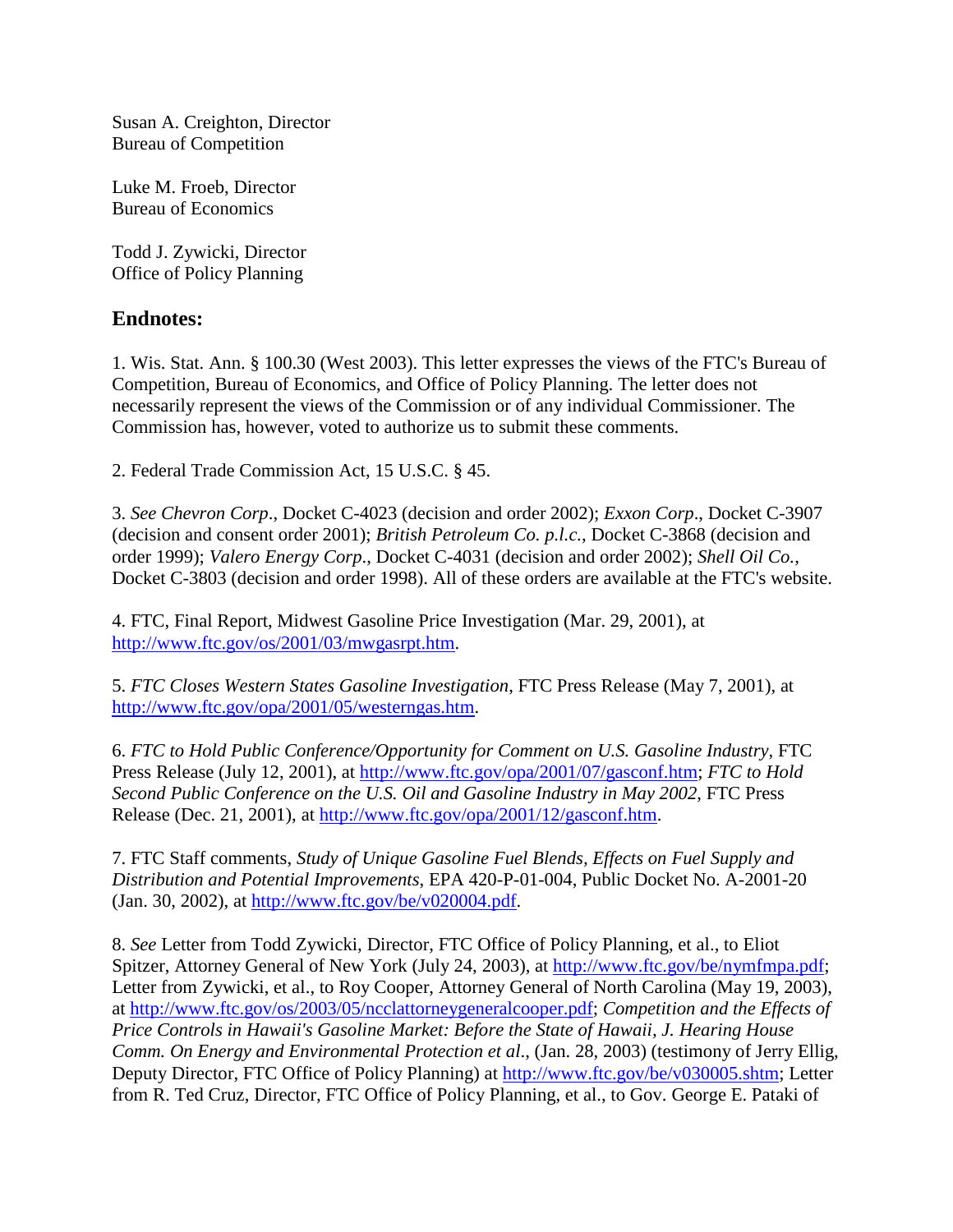New York (Aug. 8, 2002) at [http://www.ftc.gov/be/v020019.pdf;](http://old.ftc.gov/be/v020019.pdf.) Letter from Joseph J. Simons, Director, FTC Bureau of Competition, and R. Ted Cruz to Hon. Robert F. McDonnell, Commonwealth of Virginia House of Delegates (Feb. 15, 2002) at [http://www.ftc.gov/be/V020011.htm.](http://old.ftc.gov/be/V020011.htm) See also Letter from Ronald B. Rowe, Director for Litigation, FTC Bureau of Competition, to Hon. David Knowles, California State Assembly (May 5, 1992); Prepared Statement of Claude C. Wild III, Director, FTC Denver Regional Office, before the State, Veterans, and Military Affairs Committee of the Colorado State Senate (Apr. 22, 1992); Letter from Claude C. Wild III, Director, FTC Denver Regional Office, to Hon. Bill Morris, Kansas State Senate (Feb. 26, 1992); Letter from Claude C. Wild III, Director, FTC Denver Regional Office, to David Buhler, Executive Director, Utah Department of Commerce (Jan. 29, 1992); Letter from Thomas B. Carter, Director, FTC Dallas Regional Office, to Hon. W.D. Moore, Jr., Arkansas State Senate (Mar. 22, 1991); Letter from Jeffrey I. Zuckerman, Director, FTC Bureau of Competition, to Hon. Jennings G. McAbee, Chairman, Other Taxes and Revenues Subcomm., Ways and Means Comm., South Carolina House of Representatives (May 12, 1989). All of these letters are on file at the FTC.

9. One notable example is *United States v. Microsoft*, 253 F.3d 34 (D.C. Cir.), *cert. denied*, 534 U.S. 952 (2001).

10. 15 U.S.C. § 15.

11. *Brunswick Corp. v. Pueblo Bowl-O-Mat, Inc.*, 429 U.S. 477, 488 (1977) (quoting *Brown Shoe Co. v. United States*, 370 U.S. 294, 320 (1962)).

12. *Brooke Group Ltd. v. Brown & Williamson Tobacco Corp.*, 509 U.S. 209, 224 (1993). *See also Atlantic Richfield Co. v. USA Petroleum Co.*, 495 U.S. 328 (1990); *Matsushita Elec. Indus. Co. v. Zenith Radio Corp.*, 475 U.S. 574 (1986).

13. *Brooke Group*, 509 U.S. at 223 (quoting *Atlantic Richfield*, 495 U.S. at 340).

14. *Id*. (quoting Atlantic Richfield, 495 U.S. at 340).

15. *Id*. (citing Atlantic Richfield, 495 U.S. at 340).

16. *Cargill, Inc. v. Monfort of Colorado, Inc.*, 479 U.S. 104, 117 (1986).

17. *See Kelco Disposal, Inc. v. Browning-Ferris Indus.*, 845 F.2d 404, 407 (2d Cir. 1988), *aff'd on other grounds*, 492 U.S. 257 (1989) (finding that "[p]rices that are below reasonably anticipated marginal cost, and its surrogate, reasonably anticipated average variable cost . . . are presumed predatory"); MCI Communications Corp. v. AT&T, 708 F.2d 1081, 1122-23 (7th Cir. 1983) (holding that no predatory intent can be presumed from prices at or above long run incremental cost); *International Air Indus. v. American Excelsior Co.*, 517 F.2d 714, 724 (5th Cir. 1975) (holding that plaintiff must show that "either (1) a competitor is charging a price below his average variable cost ... or (2) the competitor is charging a price below its short-run, profit-maximizing price and barriers to entry are great enough to enable the discriminator to reap the benefits of predation before new entry is possible"); P. Areeda and H. Hovenkamp, Antitrust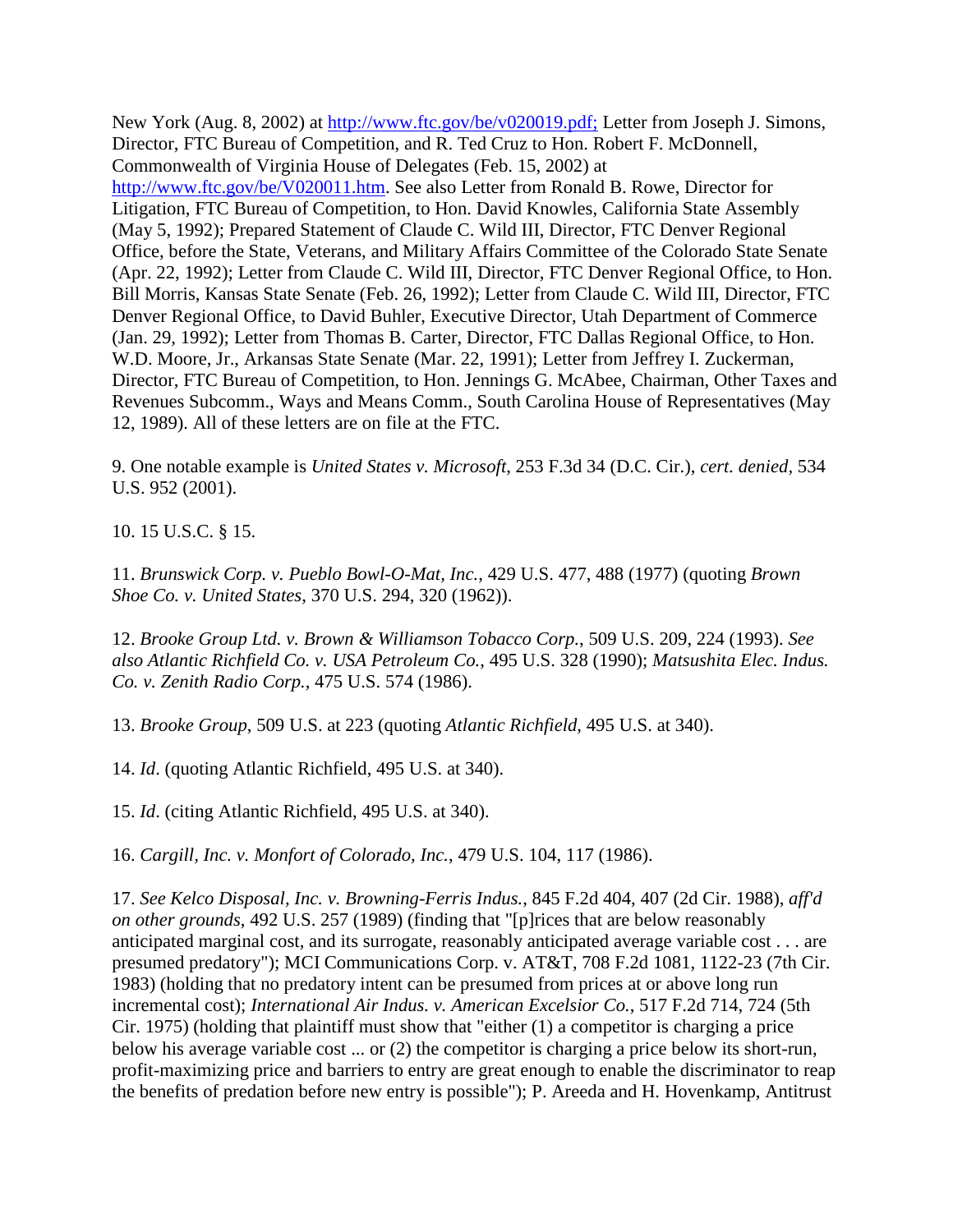Law ¶ 724; Phillip Areeda and Donald Turner, *Predatory Pricing and Related Practices under Section 2 of the Sherman Act*, 88 Harv. L. Rev. 697 (1975). In *Brooke Group*, the parties both agreed that average variable cost should be the appropriate measure.

18. *Brooke Group*, 509 U.S. at 223 (quoting *Cargill*, 479 U.S. at 116).

19. *Matsushita Elec.*, 475 U.S. at 589.

20. *Brooke Group*, 509 U.S. at 224.

21. *Id*. at 224, 226.

22. Frank H. Easterbrook, *Predatory Strategies and Counterstrategies*, 48 U. Chi. L. Rev. 263, 313-14 (1981) (citations omitted).

23. Dennis W. Carlton and Jeffrey M. Perloff, Modern Industrial Organization 342 (3d ed. 2000).

24. See Jeffrey Church and Roger Ware, Industrial Organization: A Strategic Approach 659 (2000).

25. P. Areeda and H. Hovenkamp, Antitrust Law ¶ 723a (2d ed. 2002) ("as the Supreme Court has observed, although competitors allege predation frequently, it is probably quite uncommon").

26. *Matsushita Elec*., 475 U.S. at 589.

27. *Id*. at 594.

28. USDOE, *Deregulated Gasoline Marketing: Consequences for Competition, Competitors, and Consumers* (Mar. 1984); Dr. James B. Delaney and Dr. Robert N. Fenili, U.S. Dep't of Energy, *Final Report: The State of Competition in Gasoline Marketing* (Jan. 1981).

29. Final Report to the Arizona Joint Legislative Study Committee on Petroleum Pricing and Marketing Practices and Producer Retail Divorcement 35 (Dec. 1988).

30. Final Report to the Washington State Legislature on the Attorney General's Investigation of Retail Gasoline Marketing 14 (Aug. 12, 1987).

31. Commonwealth of PA. Legislative Budget and Finance Comm., *Factors Affecting Motor Fuel Prices and the Competitiveness of PA's Motor Fuels Market, A Report in Response to H.R. 451*, 35 (Oct. 2000).

32. *Gross v. Woodman's Food Mkt., Inc.*, 655 N.W.2d 718, 737 (Wis. Ct. App. 2002) (holding that the Act "prohibits a sale at less than statutory cost if there is either the intent or effect of injuring a competitor").